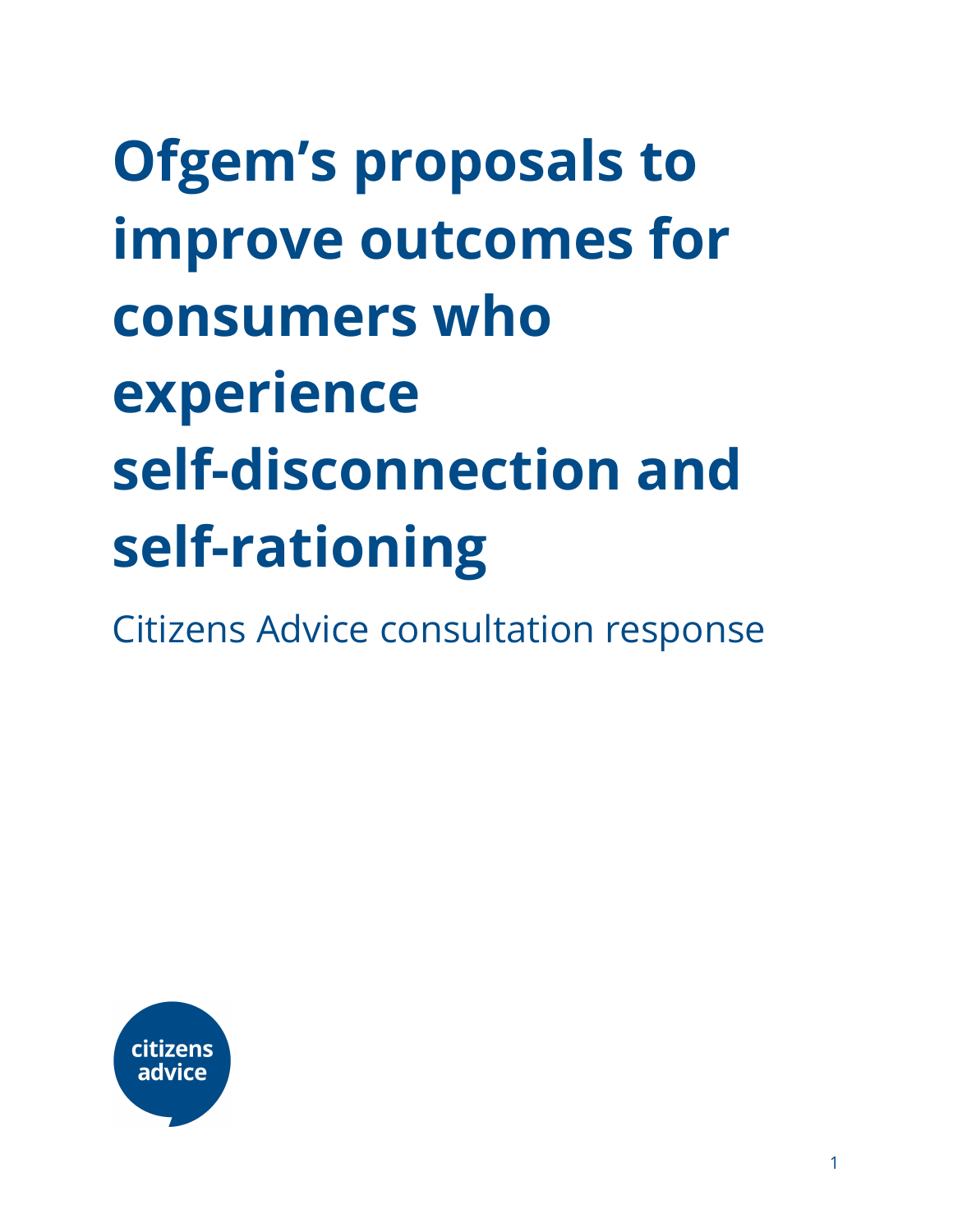# **Introduction**

Citizens Advice provides free, independent and impartial advice to anyone who needs it. We are the statutory advocate for energy and post consumers and run the national consumer helpline. Last year we helped 2.7 million people with 6.3 million problems.

We are pleased to respond to the consultation on Ofgem's proposals to improve outcomes for consumers who experience self-disconnection and self-rationing. This is a key area of concern for us. We regularly see consumers who are off supply without access to gas and electricity and consumers who regularly self-disconnect and/or ration their supply.

Our research<sup>1</sup> last year showed that 140,000 people using prepayment meters are 'self-disconnecting' each year because they could not afford to top up. The vast majority of these households that self-disconnected included a child or a person with a long-term health condition. Of those that had self disconnected, over half felt that being disconnected had negative impacts on them, both physical and emotional.

In a fair and modern society it can't be right that consumers can be left for extended periods in cold dark homes. We have called for Ofgem to set a target to end self-disconnection entirely as part of its Consumer Vulnerability Strategy.

The Extra Help Unit (EHU), our specialist support service that supports consumers in vulnerable situations, receives daily cases of consumer detriment from unmanageable debt repayments after suppliers have failed to follow the Ability to Pay principles. It is imperative that suppliers follow these principles to ensure that consumers in vulnerable situations receive the support they need. In research published earlier this year $^2$  and in our response to Ofgem's draft Consumer Vulnerability Strategy 2025 <sup>3</sup> we have recommended that Ofgem moves the principles into the supplier licence conditions.

Given these concerns, we strongly support Ofgem's proposals as positive steps towards eliminating self-disconnection and ensuring consumers in debt are better supported by their supplier.

For this consultation response, we have used evidence from contacts to our general consumer service, cases from the local Citizens Advice network and case studies from the EHU. We have also used evidence from our policy research work.

This response is not confidential and may be published in full on your website.

<sup>1</sup> Citizens Advice, [Switched](https://www.citizensadvice.org.uk/Global/CitizensAdvice/Energy/PPM%20self-disconnection%20short%20report.pdf) On (2018)

<sup>2</sup> Citizens Advice, Supply and Final [Demand](https://www.citizensadvice.org.uk/Global/CitizensAdvice/Energy/Supply%20and%20final%20demand.pdf) (2019)

<sup>&</sup>lt;sup>3</sup> Citizens Advice, Citizens Advice response to Ofgem's [consultation](https://www.citizensadvice.org.uk/about-us/policy/policy-research-topics/energy-policy-research-and-consultation-responses/energy-consultation-responses/citizens-advice-response-to-ofgems-consultation-on-its-draft-consumer-vulnerability-strategy-2025/) on its draft Consumer [Vulnerability](https://www.citizensadvice.org.uk/about-us/policy/policy-research-topics/energy-policy-research-and-consultation-responses/energy-consultation-responses/citizens-advice-response-to-ofgems-consultation-on-its-draft-consumer-vulnerability-strategy-2025/) Strategy 2025 (2019)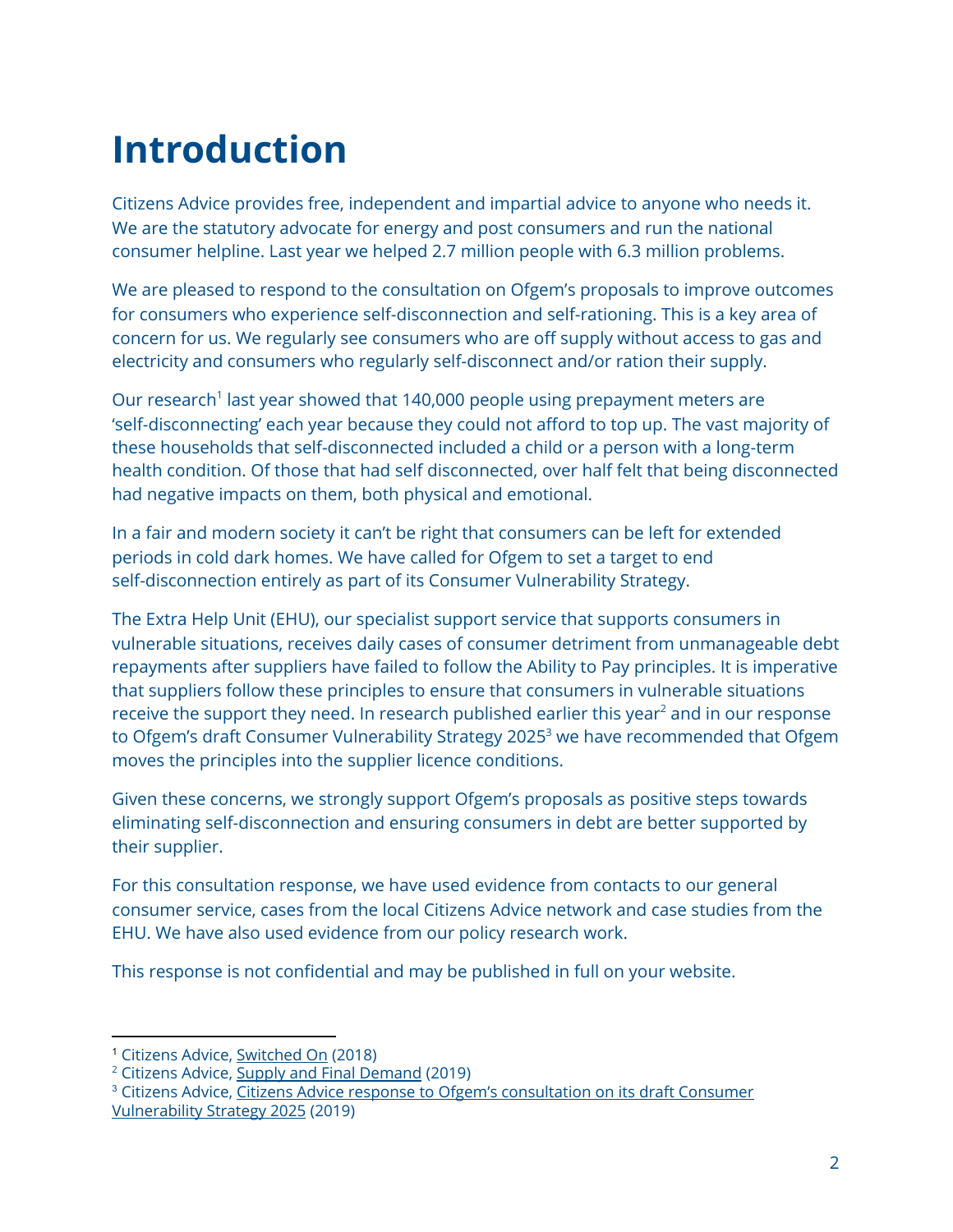# **Response to questions**

**Question 1: Do you agree with our proposal to require suppliers to identify prepayment self-disconnection and the associated proposed licence conditions? Please refer to Appendix 1 for the draft licence conditions.**

Yes, we agree with this proposal.

Although many people using prepayment find it a useful way to manage their energy, we have serious concerns about the experiences of consumers who are self-disconnecting.<sup>4</sup> As highlighted in our consultation response to Ofgem's draft Consumer Vulnerability Strategy  $2025<sup>5</sup>$  we would like to see Ofgem and suppliers take action to eliminate self-disconnections entirely. To achieve this aim, suppliers will need to identify customers who are self-disconnecting in order to offer support and assess if a prepayment meter remains safe and reasonably practicable for their situation.

Data from the Extra Help Unit (EHU) has shown a 45% increase in the number of self disconnection cases received between August 2018 to August 2019. Our research last year also showed that 140,000 people using prepayment meters are 'self-disconnecting' each year because they could not afford to top up. $\textdegree$  Our survey found that 88% of these households contained a child or someone with a long term health condition, with 50% reporting mental health issues. Out of those households that had self-disconnected in our study, over half felt that being disconnected had negative impacts on them, both physical and emotional. Physical impacts included feeling cold, having a dark home and not being able to wash, whilst emotional impacts included financial stress, practicalities of topping up, stress and feeling ashamed and embarrassed. People responded to being disconnected by cutting back on food and heat, or by borrowing money from friends and family.

Our evidence also suggests a small proportion of self-disconnections are caused by complex issues related to chaotic life circumstances and extreme ongoing affordability issues. For example, our research found 3% of people who self-disconnected did so two or three times a month.

Identifying self-disconnection is the first step towards offering support for these customers. We agree that smart meters should make it easier to identify households that have self-disconnected, and it is disappointing that Ofgem's call for evidence showed relatively few suppliers are currently taking advantage of this functionality. We support Ofgem's

<sup>4</sup> Citizens Advice, Response to Ofgem's call for evidence on prepayment [self-disconnection](https://www.citizensadvice.org.uk/about-us/policy/policy-research-topics/energy-policy-research-and-consultation-responses/energy-consultation-responses/response-to-ofgems-call-for-evidence-on-prepayment-self-disconnection-and-self-rationing/) and [self-rationing](https://www.citizensadvice.org.uk/about-us/policy/policy-research-topics/energy-policy-research-and-consultation-responses/energy-consultation-responses/response-to-ofgems-call-for-evidence-on-prepayment-self-disconnection-and-self-rationing/) (2019)

<sup>5</sup> Citizens Advice, Citizens Advice response to Ofgem's [consultation](https://www.citizensadvice.org.uk/about-us/policy/policy-research-topics/energy-policy-research-and-consultation-responses/energy-consultation-responses/citizens-advice-response-to-ofgems-consultation-on-its-draft-consumer-vulnerability-strategy-2025/) on its draft Consumer [Vulnerability](https://www.citizensadvice.org.uk/about-us/policy/policy-research-topics/energy-policy-research-and-consultation-responses/energy-consultation-responses/citizens-advice-response-to-ofgems-consultation-on-its-draft-consumer-vulnerability-strategy-2025/) Strategy 2025 (2019)

<sup>6</sup> Citizens Advice, [Switched](https://www.citizensadvice.org.uk/about-us/policy/policy-research-topics/energy-policy-research-and-consultation-responses/energy-policy-research/improving-support-for-prepay-customers-self-disconnecting/) On (2018)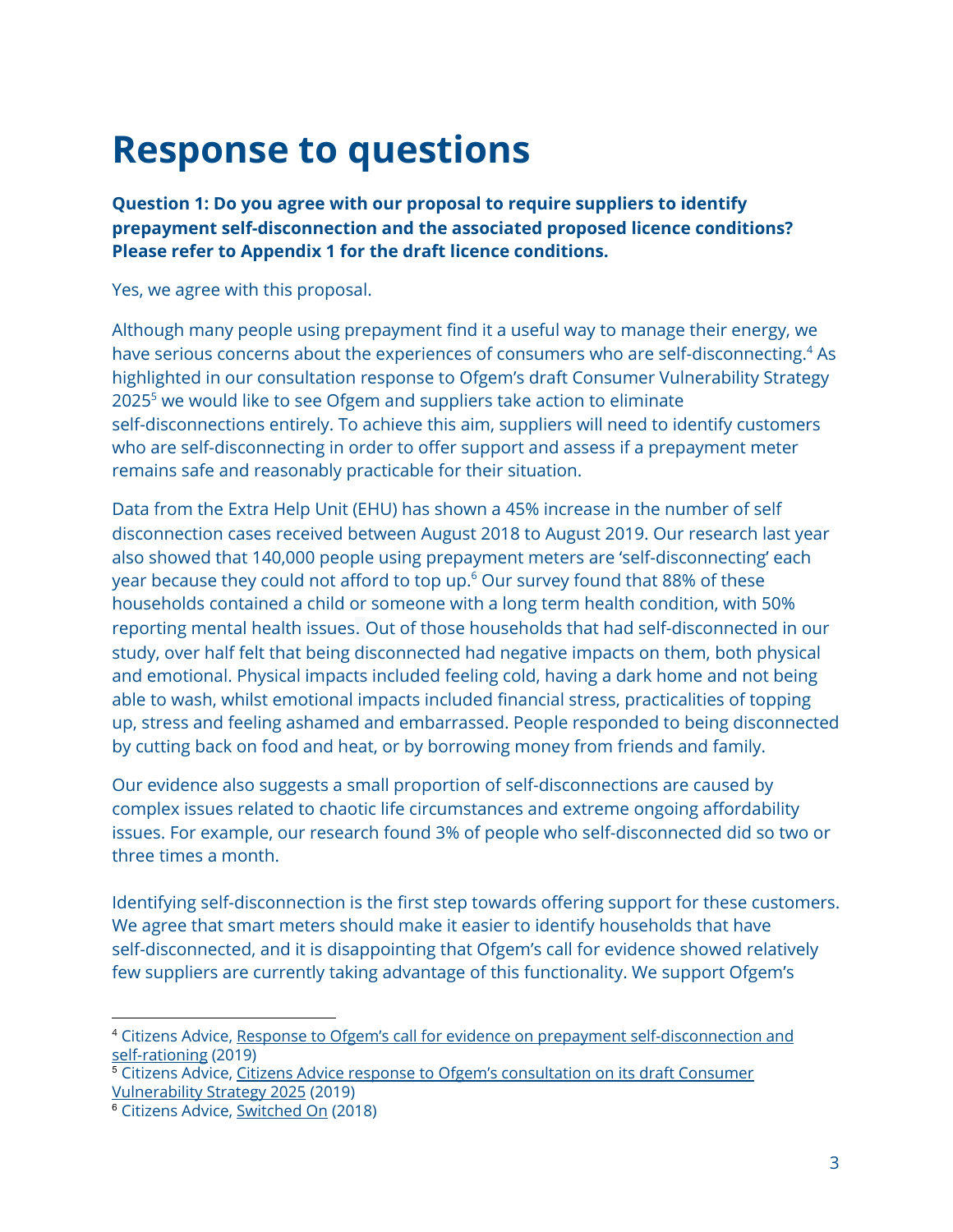recent decision to require suppliers to identify self-disconnections on smart meters as part of the Social Obligation Reporting from 2021 onwards.

In using smart meter data, suppliers should be sensitive and ensure they abide to data protection law. Some consumers may have privacy concerns about how their data is being used. Forthcoming research from Citizens Advice shows that whilst consumers consider "identifying vulnerability" as one of the most acceptable uses of smart meter data, they are more wary when asked specifically about their own data being used for this purpose. Such interventions are often regarded as "for other people" with views differing when it is targeted at them.

We recognise that there may be more difficulties for suppliers in identifying self-disconnections by consumers with traditional prepayment meters, although Ofgem's call for evidence has identified some approaches to using 'non-vend data' that are likely to identify more extended periods of self-disconnection. We think this is a key area that provides an opportunity for suppliers to share best practice across the industry. This could include trials, research and best practice guides.

Suppliers can also identify self-disconnection if their customers inform them and request support. Our previous research has shown that just 9% of people who could not afford to top-up their meter had asked their supplier for help. $7$  We think consumers would be more likely to contact their supplier for help if they have a reason to do so - ie if they are aware there will be support available. As such, we support the new information requirements at SLC 28.1(bb) at the point the smart meter is installed, which may encourage consumers to contact their supplier.

Further to this, Ofgem should also set out that suppliers should provide this information to customers who use prepayment on an ongoing basis in order to comply with SLC 31G.2 (assistance and advice information). This will also ensure that consumers are aware of, and able to access, friendly and emergency credit.

We support the drafting of SLC 27A.1, which will allow suppliers to adopt their own approaches to identification and sets an 'all reasonable steps' threshold that recognises the difficulty of identifying self-disconnections for traditional metering. We expect that in practice it should be reasonable for suppliers to identify all self-disconnections on smart meters, except where there are technical faults with the meter.

# **Question 2: Do you agree with our proposal to require suppliers to identify self-rationing and the associated proposed licence conditions? Please refer to Appendix 1 for the draft licence conditions.**

Yes, we agree with this proposal.

<sup>&</sup>lt;sup>7</sup> Citizens Advice, [Switched](https://www.citizensadvice.org.uk/Global/CitizensAdvice/Energy/PPM%20self-disconnection%20short%20report.pdf) On (2018)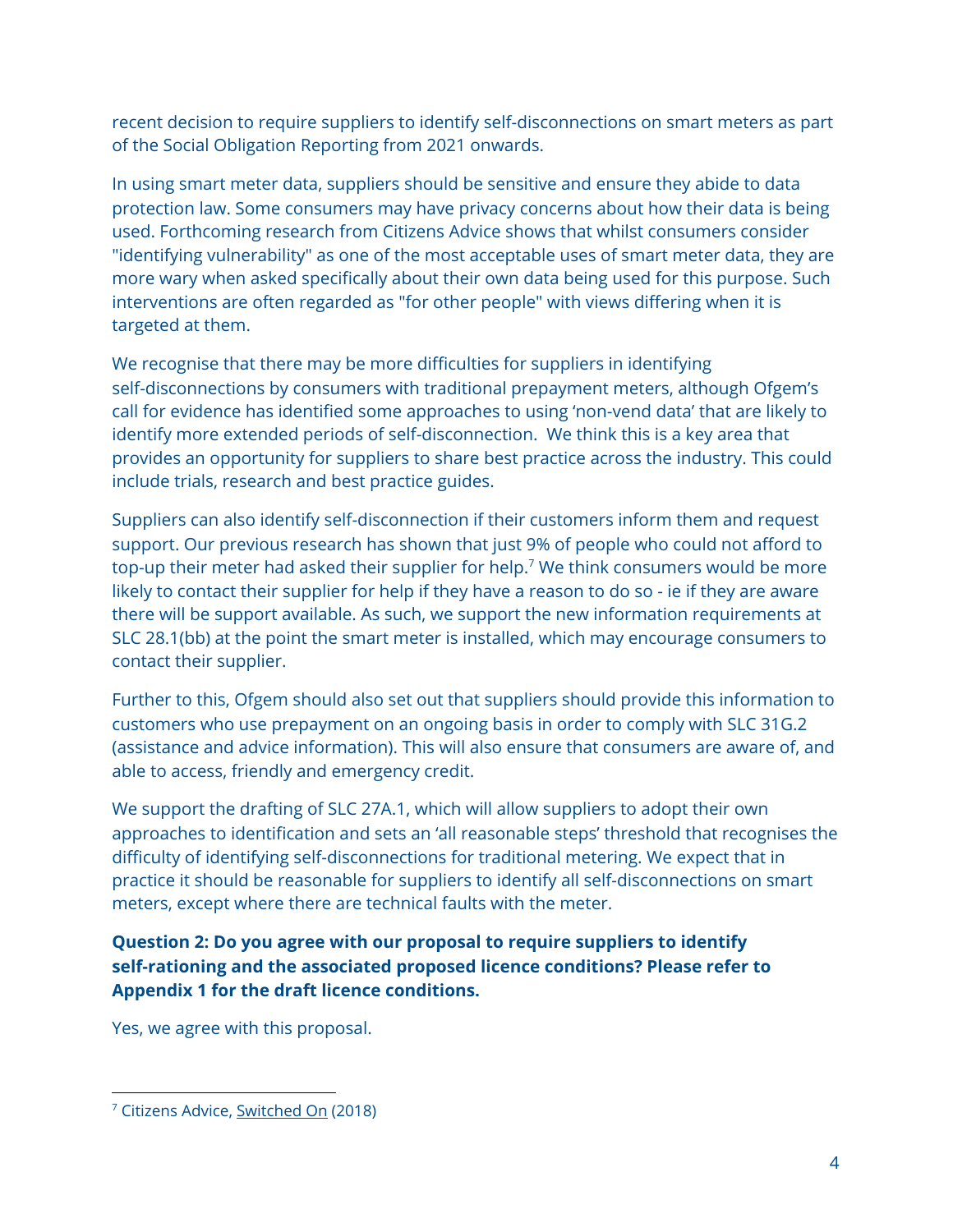We think Ofgem provides some good starting points for monitoring self-rationing and we feel this will be something that evolves over time, as best practice is identified and shared. A structured process should be used to trial and test initiatives and would be beneficial for suppliers.

We agree that smart metering provides an opportunity for suppliers to monitor self-rationing more effectively. Suppliers should develop processes to define thresholds of energy consumption that indicate a household is not using enough energy to adequately heat a property or provide a basic level of lifestyle comfort. We agree that, since suppliers already calculate estimated annual consumption and annual quantity values for each customer, it is possible for them to explore this data and flag decreases in energy consumption.

As stated in Q1, suppliers need to be cautious when using consumer data and ensure they abide by data protection law. They should put in place processes to ensure consumers have transparency and control over how their data is used.

Once self-rationing is identified, suppliers should offer appropriate support to these consumers. However, the new support requirements in SLC 27A is limited to prepayment customers. It is less clear from the consultation what support Ofgem expects suppliers should provide to credit customers who are self-rationing. If the customer is repaying a debt we would expect this to trigger a reassessment of whether the repayment levels are set appropriately, and a referral of the customer to third party support if necessary. It could also trigger an assessment of whether the consumer was on the best tariff or may be eligible for financial support, and for information on these to be provided in the most effective format for this customer (in line with existing requirements at SLC 31F and 31G).

Ofgem should set out its expectations around support for credit customers more clearly at the next stage of the consultation process.

# **Question 3a: Do you agree with our proposal to require suppliers to offer emergency and friendly credit functions for all customers?**

We have previously supported both emergency and friendly credit being offered by suppliers. Although most suppliers offer these facilities we strongly agree that a requirement for them should be formalised to ensure all consumers are protected.

Emergency credit is vital for consumers in vulnerable circumstances, helping them to stay on supply in times of need. In our report last year looking into self-disconnections<sup>8</sup> we recommended that emergency credit be made easily accessible for consumers who are at risk of self-disconnecting.

<sup>8</sup> Citizens Advice, [Switched](https://www.citizensadvice.org.uk/Global/CitizensAdvice/Energy/PPM%20self-disconnection%20short%20report.pdf) On (2018)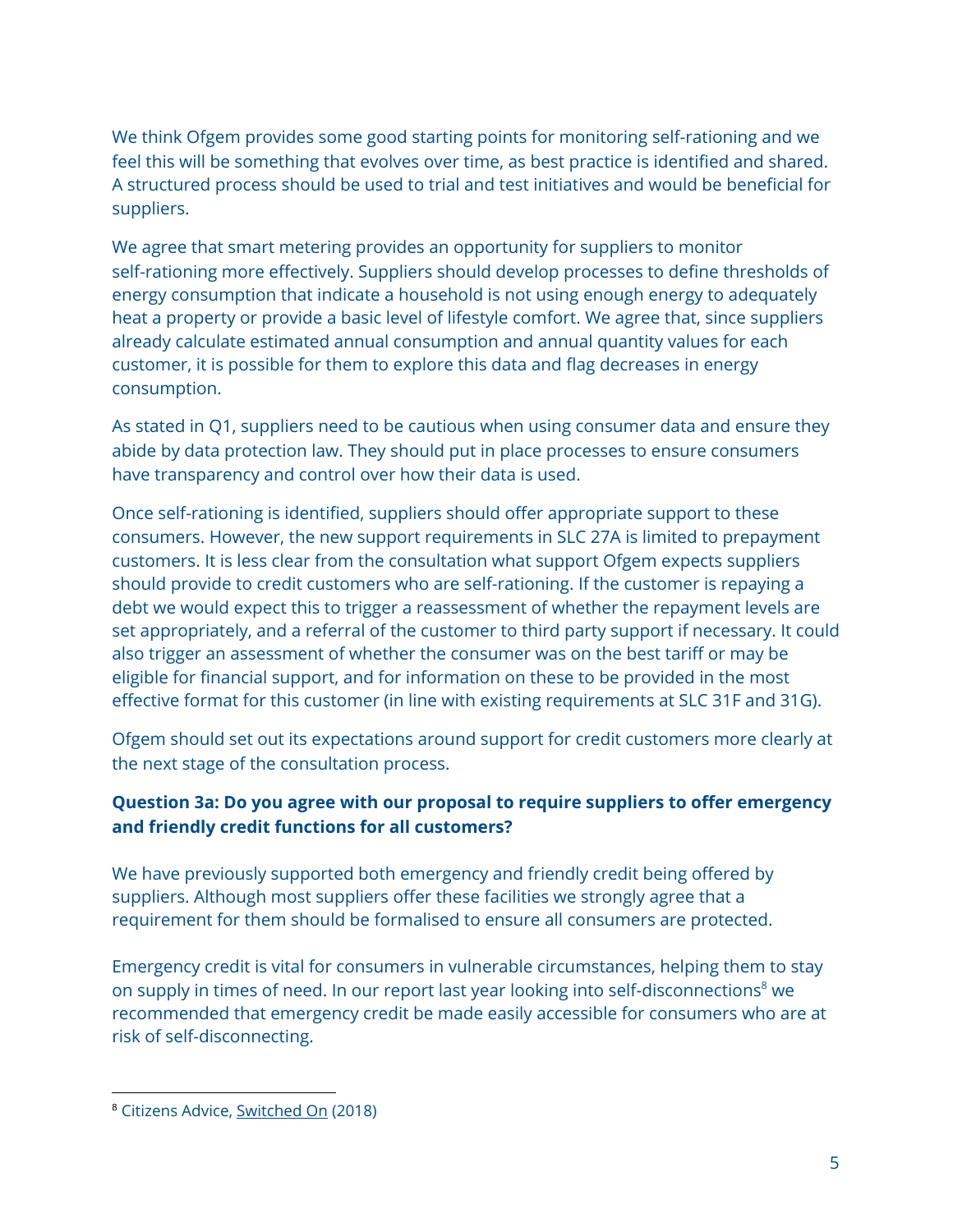Our research found that around 80% of self-disconnections were down to 'organisational' causes such as customers forgetting to top up their PPM or not realising they were low on credit. Even where consumers can afford to re-connect relatively quickly, these disconnections can cause hassle and stress. Emergency and friendly credit will help protect people self disconnecting for these 'organisational' causes.

However emergency or friendly credit shouldn't be used by suppliers as a long term solution to continually help consumers in vulnerable situations. Formalising these measures incentivise suppliers to explore longer term methods of support. Consumers who are repeatedly in need of either credit should be identified as at risk of of self-disconnection and self-rationing.

Suppliers should proactively contact them and reassess if a prepayment meter is still safe and reasonably practicable for that consumer. It should also trigger more support and advice from their supplier. This could include advice about their energy usage and referrals to advice charities or information about other financial support that is available such as the Warm Home Discount or the Energy Company Obligation scheme. Our research<sup>9</sup> earlier this year about consumers in energy arrears showed a low awareness among consumers of the support that suppliers should offer. Consumers should be made aware that emergency and friendly credit is available from their supplier to help prevent being disconnected from supply.

For suppliers who are unable to offer emergency or friendly credit due to technical reasons it is important that they explore suitable alternative arrangements that could be offered to their customers. We agree that for traditional gas meter customers without emergency credit built in, suppliers should provide emergency credit via a 'wind-on'. We also agree that the alternative form of support should be provided in a timely manner. We would suggest that Ofgem considers the maximum period for 'timely' support should align with the Guaranteed Standards for faulty prepayment meters $^{\rm 10}$ , given that the consumer impact of self-disconnection is the same as if the meter were faulty. This should be achievable and will make Ofgem's expectations of suppliers clearer and ensure consumers understand their rights.

## **Question 3b: Do you agree with our associated proposed licence conditions? Please refer to Appendix 1 for the draft licence conditions.**

Yes, as discussed in 3A, we agree with the proposals and the draft licence conditions.

<sup>9</sup> Citizens Advice, Supply and Final [Demand](https://www.citizensadvice.org.uk/Global/CitizensAdvice/Energy/Supply%20and%20final%20demand.pdf) (2019)

<sup>10</sup> The Electricity and Gas (Standards of [Performance\)](http://www.legislation.gov.uk/uksi/2015/1544/pdfs/uksi_20151544_en.pdf) (Suppliers) Regulations 2015, section 5 suppliers are required to fix faulty prepayment meters within 3 hours on a working day or 4 hours on any other day from the point of notification, or the start of the next day if this is outside of working hours (8am-8pm on a working day, or 9am-5pm on a non-working day).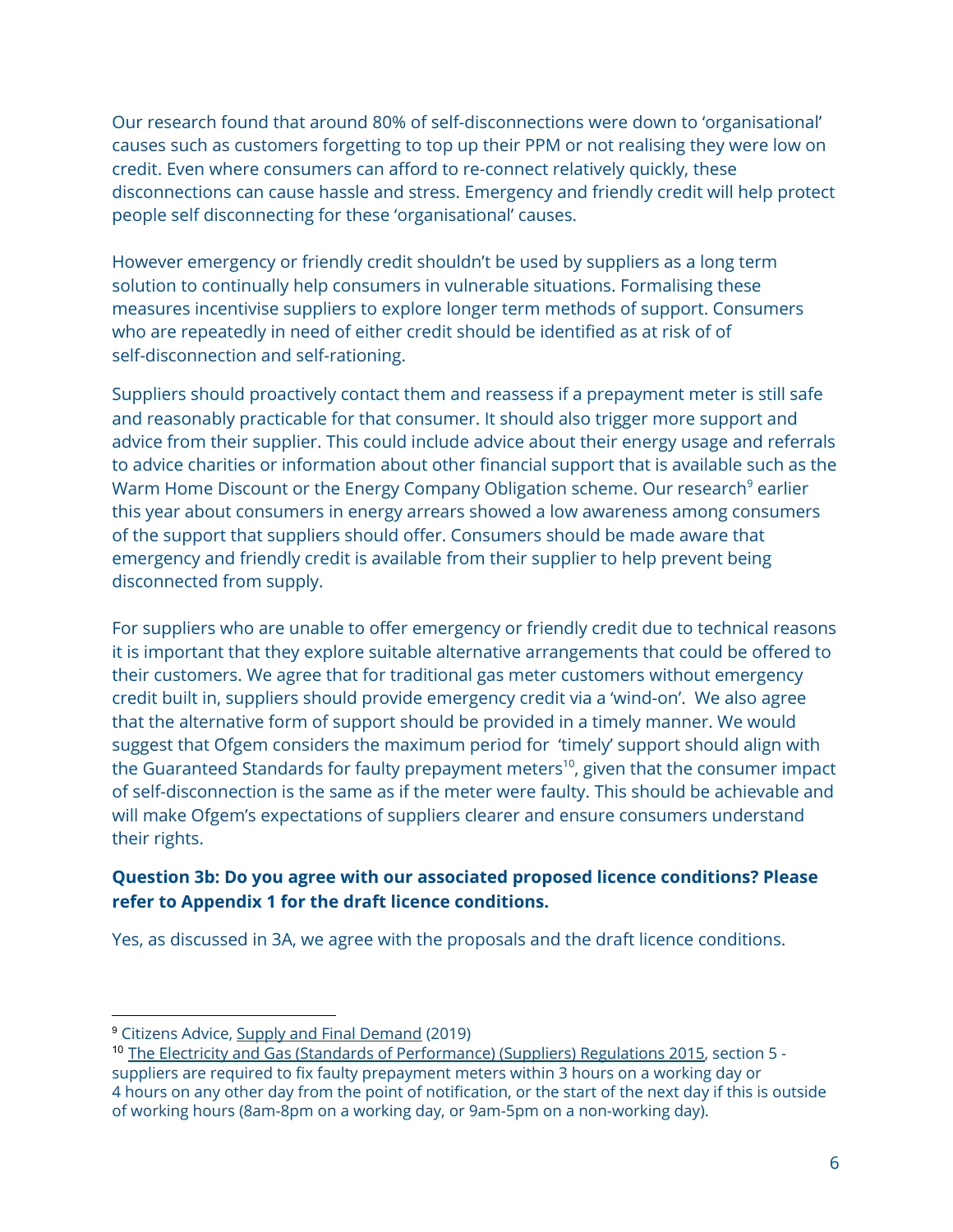We have also suggested clarification above around the phrase 'timely manner' for those consumers with suppliers who find it technically infeasible to provide emergency credit.

#### **Question 4a: Do you agree with our proposal to require suppliers to offer discretionary credit for customers in vulnerable circumstances?**

Yes, we agree with this proposal.

We think that each time discretionary credit is requested, it should trigger an assessment of the customer's ability to pay and consideration of whether a prepayment meter is safe and reasonably practicable. In most cases this will best be carried out after the discretionary credit has been applied and the customer has been reconnected.

Disconnection is an emergency situation for many consumers, and one they will be keen to resolve quickly. Many customers will need to be quickly reconnected so they are able to carry out basic vital functions, like washing and cooking. Some customers may be self-disconnecting during moments of crisis, related to factors like mental health. They may not be well placed to discuss support with their supplier at this point in time.

We would expect suppliers to develop solutions for these situations. For example, if the customer has a smart meter the supplier could potentially add a minimum amount of discretionary credit automatically if the supplier is unable to contact the customer which the customer can activate to restart supply. For customers with traditional meters, an initial amount of discretionary credit could be applied during a short initial contact. In both cases a longer discussion around ability to pay and offers of support may need to take place at a later point, when the consumer is in a better position to be able to discuss these options. A potential customer journey is set out below.



**Fig.1 Potential customer journey for self-disconnection support.**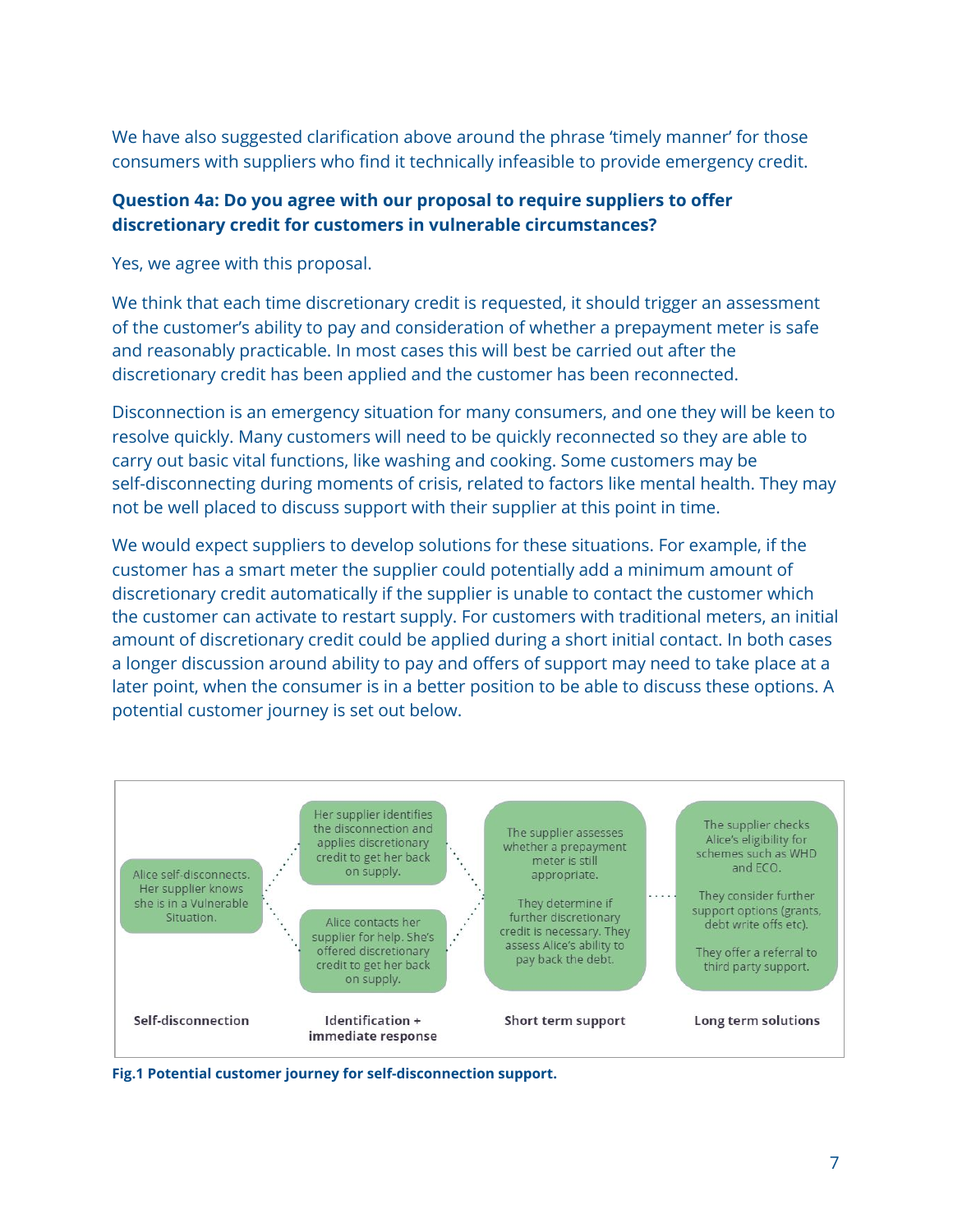Suppliers should also consider offering non-refundable credit and debt write offs as an option for support for their customers where appropriate. Suppliers may be able to fund this support to some customers (subject to eligibility criteria) through the Industry Initiatives component of the Warm Home Discount.

Discretionary payments should not be seen as a long-term solution for customers. Similar to with emergency and friendly credit, the formalisation of discretionary credit should incentivise suppliers to carry out these assessments and provide sufficient support to avoid a cycle of providing multiple discretionary payments.

It's important that this support is provided to those who need it. It is therefore even more vital that suppliers have robust processes in place to proactively identify all customers in vulnerable circumstances. The supplier should use cases of self-disconnection to identify vulnerability, even where vulnerability has not previously been identified. For example, if a customer they have not previously identified as vulnerable circumstances is repeatedly disconnecting, disconnects for a long period, or contacts them for support after disconnecting.

We support a market which minimises competitive distortions where appropriate, as set out in the recent BEIS/Ofgem consultation on flexible and responsive energy retail markets. In order to ensure that suppliers share responsibility for supporting customers who might self-disconnect, it is vital that they meet their obligation to offer prepayment as a payment method and do not erect barriers to consumers signing up for these tariff (for example by making it harder to sign up for these tariffs than others offered by the supplier).

We're concerned that some suppliers are not meeting these obligations currently, despite Ofgem setting a clear expectation that it 'expects suppliers to openly offer a pre-payment payment option to customers as soon as they exceed 50 000 customers' and to plan in advance to meet this requirement.<sup>11</sup> This should be a focus for Ofgem's compliance work as it introduces these new responsibilities on self-disconnection.

## **Question 4b: Do you agree with our associated proposed licence conditions? Please refer to Appendix 1 for the draft licence conditions.**

Yes, we agree with the associated proposed licence conditions.

## **Question 5: Do you agree with our proposal to incorporate the Ability to Pay principles in the supply licence?**

<sup>11</sup>[https://www.ofgem.gov.uk/publications-and-updates/decision-gas-and-electricity-markets-authorit](https://www.ofgem.gov.uk/publications-and-updates/decision-gas-and-electricity-markets-authority-close-its-compliance-engagement-bulb-requirements-standard-licence-condition-27-its-gas-and-electricity-supply-licences) [y-close-its-compliance-engagement-bulb-requirements-standard-licence-condition-27-its-gas-and-el](https://www.ofgem.gov.uk/publications-and-updates/decision-gas-and-electricity-markets-authority-close-its-compliance-engagement-bulb-requirements-standard-licence-condition-27-its-gas-and-electricity-supply-licences) [ectricity-supply-licences](https://www.ofgem.gov.uk/publications-and-updates/decision-gas-and-electricity-markets-authority-close-its-compliance-engagement-bulb-requirements-standard-licence-condition-27-its-gas-and-electricity-supply-licences)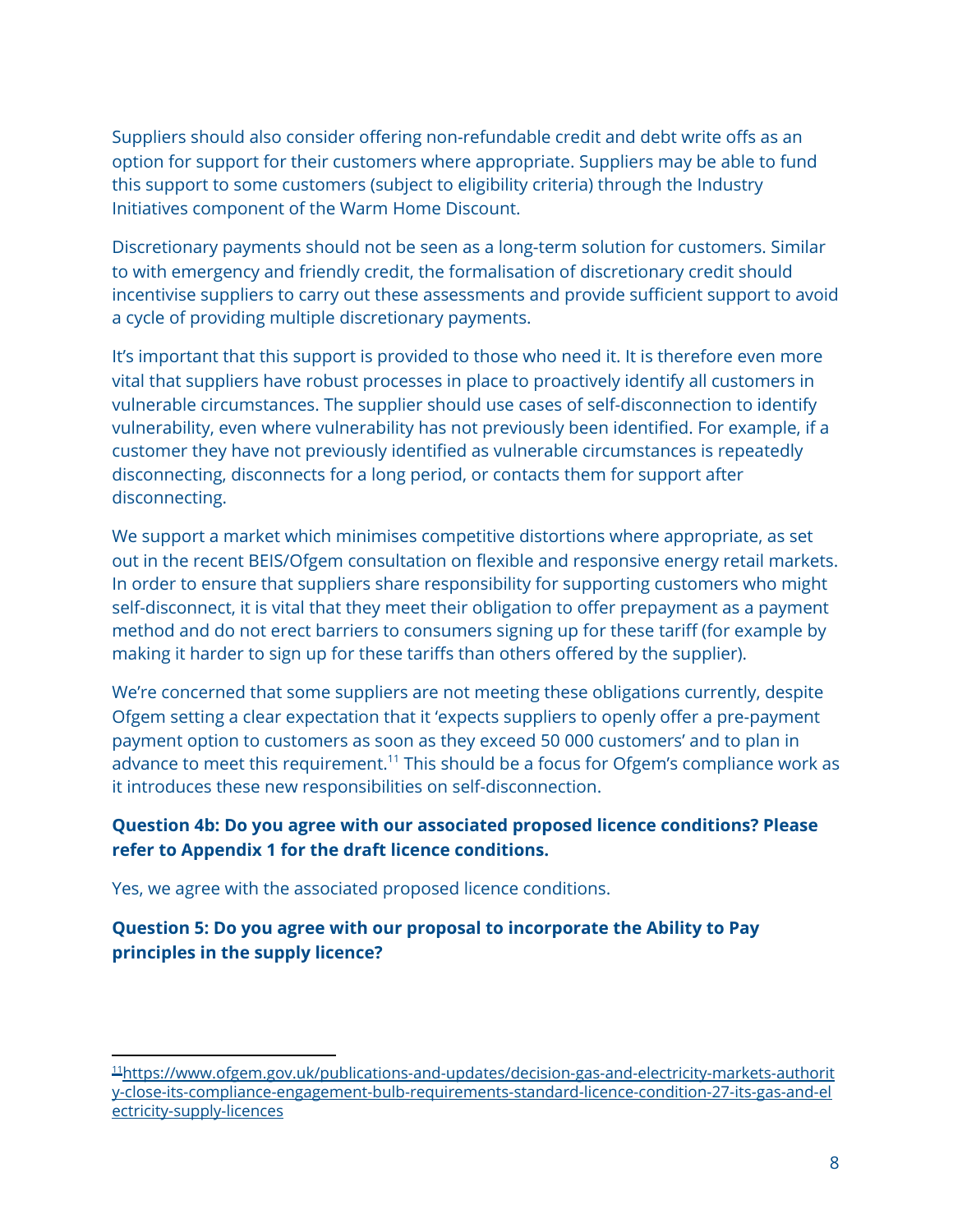Yes, we strongly support these proposals and have previously recommended Ofgem take this action.<sup>12</sup> We think it should be a relatively straightforward step to move these into the licence conditions - subject to legal consideration around the wording of the principles and work to ensure they remain up to date (see response to question 6).

As highlighted in our consultation response to Ofgem's draft Consumer Vulnerability Strategy<sup>13</sup>, customers need to be asked to repay debt in a fair and manageable way. We're concerned that Ofgem's Social Obligations Reporting shows large disparities in the amount of debt suppliers are collecting, with small suppliers collecting weekly amounts that are around three times higher than large suppliers. The most recent Ofgem data shows that the average weekly repayment amount in 2017 was £14.58 for smaller suppliers and £5.39 for the six largest suppliers.<sup>14</sup> This suggests that all suppliers may not be consistently following the Ability to Pay principles when setting repayment levels.

Unfair repayment plans can be a factor in self-disconnection. Our research found 44% of those who self-disconnected because they could not afford to top up were also repaying a debt<sup>15</sup>. We think that moving the principles into the licence would make them more prominent for suppliers and enable Ofgem to enforce them.

The case studies below from the Extra Help Unit (EHU) - the Citizens Advice service's team of specialist case workers who help with complex energy problems - reflect these issues (names changed to protect identity)<sup>16</sup>.

*Case study 1:*

*John, who has a chronic health condition, received a letter stating a warrant would be carried out to install a prepayment meter (PPM) within a matter of days. Although the arrears balance was less than £200, when he contacted his supplier they were unwilling to set up a suitable payment plan. (Q1 2019)*

*Case Study 2:*

*Aisha has anxiety, alcohol dependence and related health problems. Her supplier issued a notice of intention to apply for a warrant for a bailiff to recover the debt. This exacerbated Aisha's anxiety when she had just accessed support. (Q1 2019)*

<sup>&</sup>lt;sup>12</sup> Citizens Advice, Supply and Final [Demand](https://www.citizensadvice.org.uk/Global/CitizensAdvice/Energy/Supply%20and%20final%20demand.pdf), (2019)

<sup>&</sup>lt;sup>13</sup> Citizens Advice, Citizens Advice response to Ofgem's [consultation](https://www.citizensadvice.org.uk/about-us/policy/policy-research-topics/energy-policy-research-and-consultation-responses/energy-consultation-responses/citizens-advice-response-to-ofgems-consultation-on-its-draft-consumer-vulnerability-strategy-2025/) on its draft Consumer [Vulnerability](https://www.citizensadvice.org.uk/about-us/policy/policy-research-topics/energy-policy-research-and-consultation-responses/energy-consultation-responses/citizens-advice-response-to-ofgems-consultation-on-its-draft-consumer-vulnerability-strategy-2025/) Strategy 2025, (2019)

<sup>14</sup> Citizens Advice, Supply and Final Demand (2019)

<sup>&</sup>lt;sup>15</sup> Citizens Advice, **[Switched](https://www.citizensadvice.org.uk/about-us/policy/policy-research-topics/energy-policy-research-and-consultation-responses/energy-policy-research/improving-support-for-prepay-customers-self-disconnecting/) On** (2018)

<sup>16</sup> Citizens Advice, Supply and Final Demand (2019)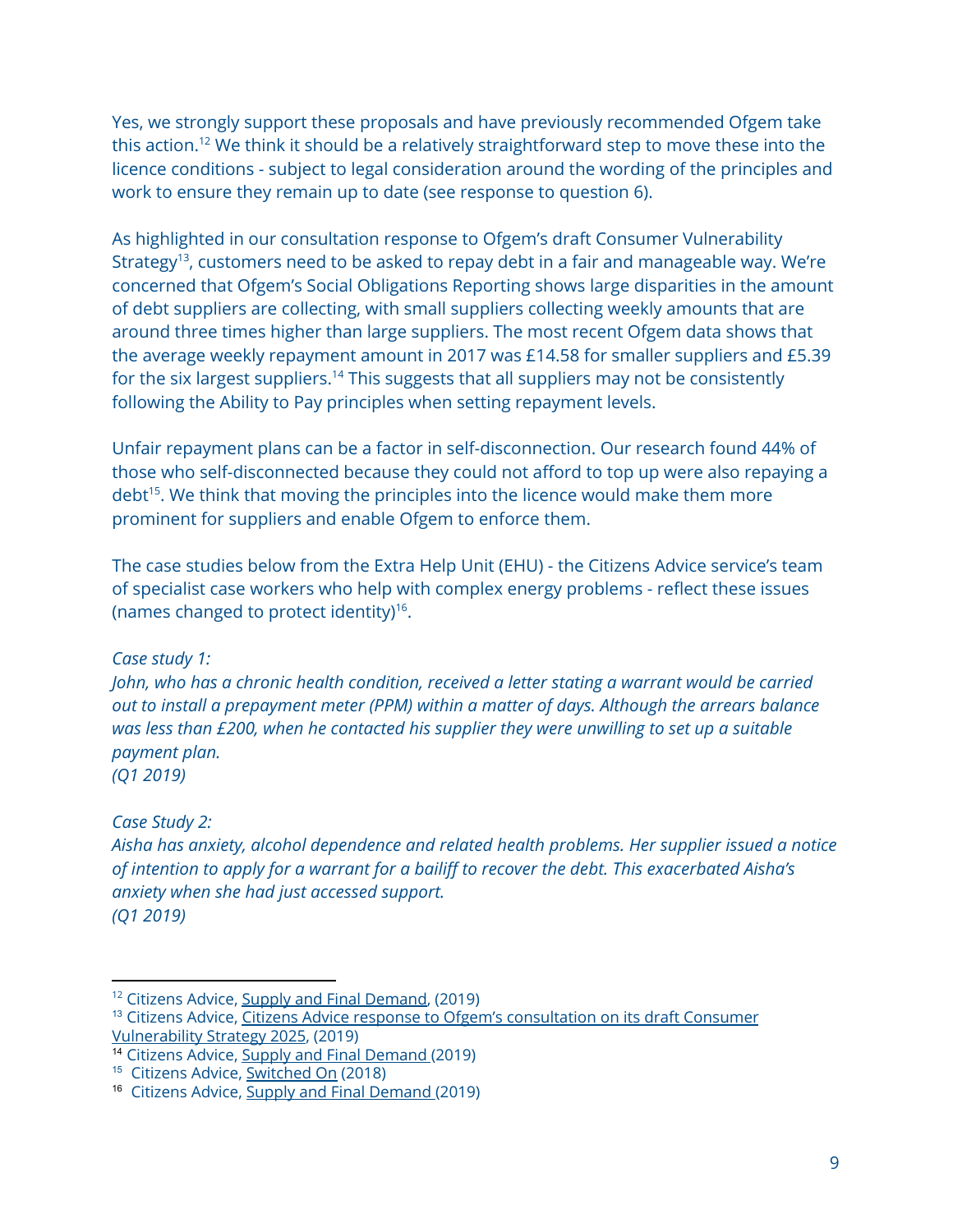In both cases the EHU negotiated affordable payment plans. John's supplier agreed to charge for his ongoing energy usage only, pending an application to their trust fund to repay the balance, and also offered cheaper tariffs. Aisha's supplier agreed to remove some of the debt charges and offered a goodwill gesture to put the account into credit.

We don't expect the principles being moved to the licence to result in any changes or new costs for suppliers. This action will help to formalise the principles but they should already be something that suppliers are already enforcing and following.

# **Question 6: Do you agree with our proposal to update the Ability to Pay principles to reflect changes in supplier debt recovery practices? Are there other changes that we should implement?**

Yes, we support these proposals. Our predecessor body, Consumer Futures, helped to develop these principles and we appreciate changes might need to be made to reflect changes in wider policies for supporting consumers in vulnerable situations. For example changes in third party deductions may affect a customer's income and ability to pay and will need to be taken into consideration when making assessments. Other changes such as the introduction of new protections such as policies like 'breathing space' may also create a need for the principles to be reviewed.

Specifically we think 'all available information' should be taken into account by suppliers when making an assessment. It should be the responsibility of the supplier to find out all the information needed and to be proactive if visits are needed. Warrant visits may still be needed for remote switching, but suppliers should ensure they have all the available information before doing a payment type switch. The supplier should ensure that they have consent from the consumer and that the switch is safe and practicable.

We will give further consideration to other changes to the principles that may be needed, and look forward to responding to further consultations on this proposal.